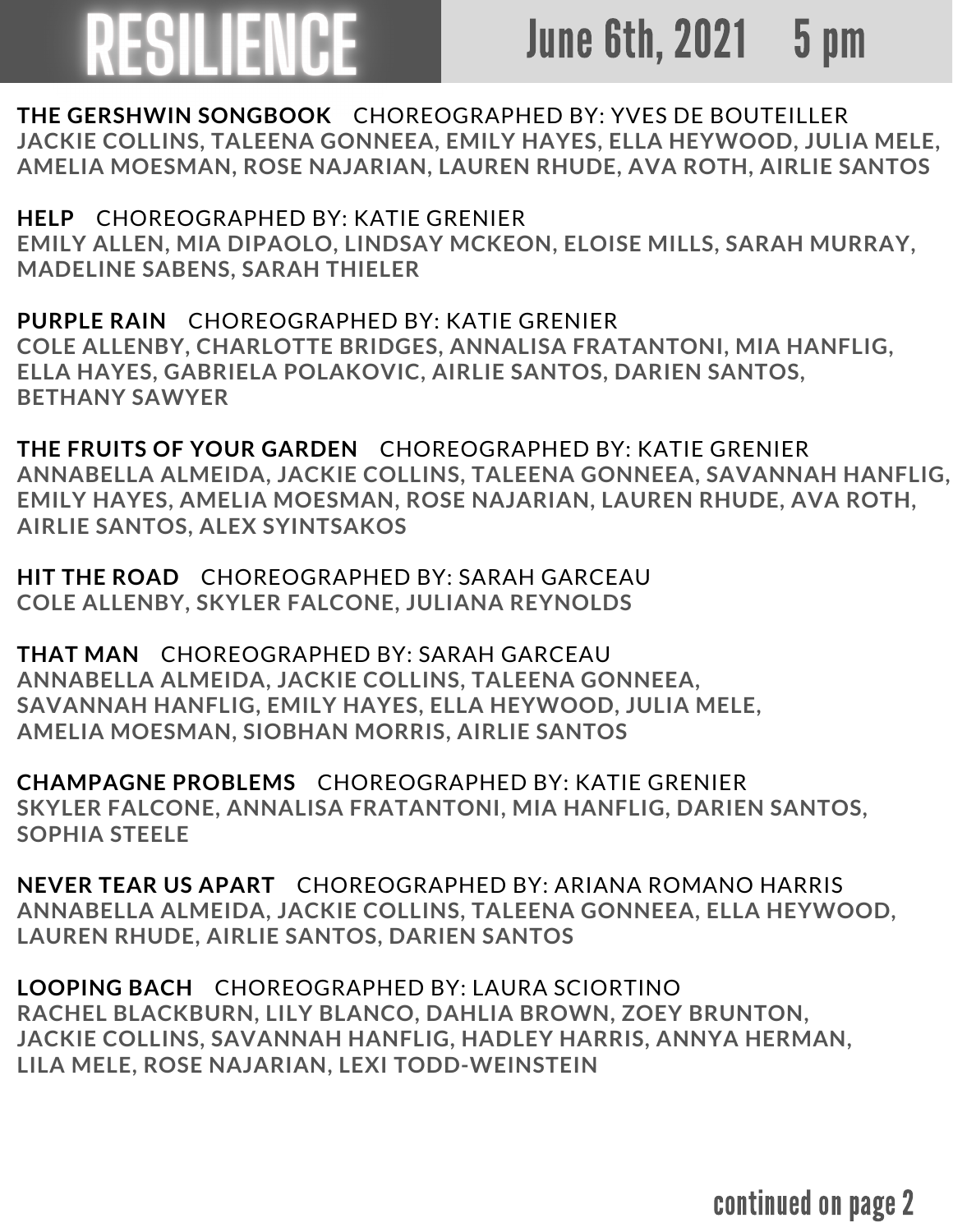# RESILIENCE

### June 6th, 2021 5 pm

page 2

HOME CHOREOGRAPHED BY: TARA IACOBUCCI COLE ALLENBY, CHARLOTTE BRIDGES, SKYLER FALCONE, ANNALISA FRATANTONI, MIA HANFLIG, ELLA HAYES, LINDSAY MCKEON, AMELIA MOESMAN, SARAH MURRAY, MADELINE SABENS, AIRLIE SANTOS, DARIEN SANTOS, BETHANY SAWYER

-- 15 MINUTE INTERMISSION--

**FROM THE WINDOW FRAME** CHOREOGRAPHED BY: ISABELLE EDGAR **JACKIE COLLINS, TALEENA GONNEEA, SAVANNAH HANFLIG, EMILY HAYES, LAUREN RHUDE**

**HAMILTON** CHOREOGRAPHED BY: SARAH GARCEAU **MIA DIPAOLO, ANNALISA FRATANTONI, ELLA HAYES, ERIK LARREY, LINDSAY MCKEON, ZORIANNA PETROSYAN, AIRLIE SANTOS, DARIEN SANTOS, BETHANY SAWYER, SOPHIA STEELE, ALEX SYINTSAKOS**

**NEARSIGHTED** CHOREOGRAPHED BY: LOUISA HOPEWELL **ANNABELLA ALMEIDA, RACHEL BLACKBURN, JACKIE COLLINS, SARA COOK, TALEENA GONNEEA, SAVANNAH HANFLIG, HADLEY HARRIS, EMILY HAYES, ANNYA HERMAN, ELLA HEYWOOD, CHARLOTTE LANE, JULIA MELE, SIOBHAN MORRIS**

**SLEEPING BEAUTY PAS DE DEUX** CHOREOGRAPHED BY: M. PETIPA **MIA HANFLIG, DARIEN SANTOS**

**TORN** CHOREOGRAPHED BY: SARAH GARCEAU **ANNABELLA ALMEIDA, RACHEL BLACKBURN, SARA COOK, SAVANNAH HANFLIG, EMILY HAYES, ANNYA HERMAN, ELLA HEYWOOD, HALLE KONYN, JULIA MELE, AMELIA MOESMAN, SIOBHAN MORRIS, AVA ROTH**

**MAKE ME FEEL** CHOREOGRAPHED BY: SARAH GARCEAU **EMILY ALLEN, CHARLOTTE BRIDGES, ANNALISA FRATANTONI, MIA HANFLIG, ELLA HAYES, LINDSAY MCKEON, SARAH MURRAY, MADELINE SABENS, AIRLIE SANTOS, DARIEN SANTOS, BETHANY SAWYER**

**BOSS VIBES** CHOREOGRAPHED BY: SARAH GARCEAU **EMILY ALLEN, ANNABELLA ALMEIDA, JACKIE COLLINS, JESSICA GREEN, SAVANNAH HANFLIG, EMILY HAYES, ELLA HEYWOOD, ERIK LARREY, AMELIA MOESMAN, SIOBHAN MORRIS, ZORIANNA PETROSYAN**

continued on page 3